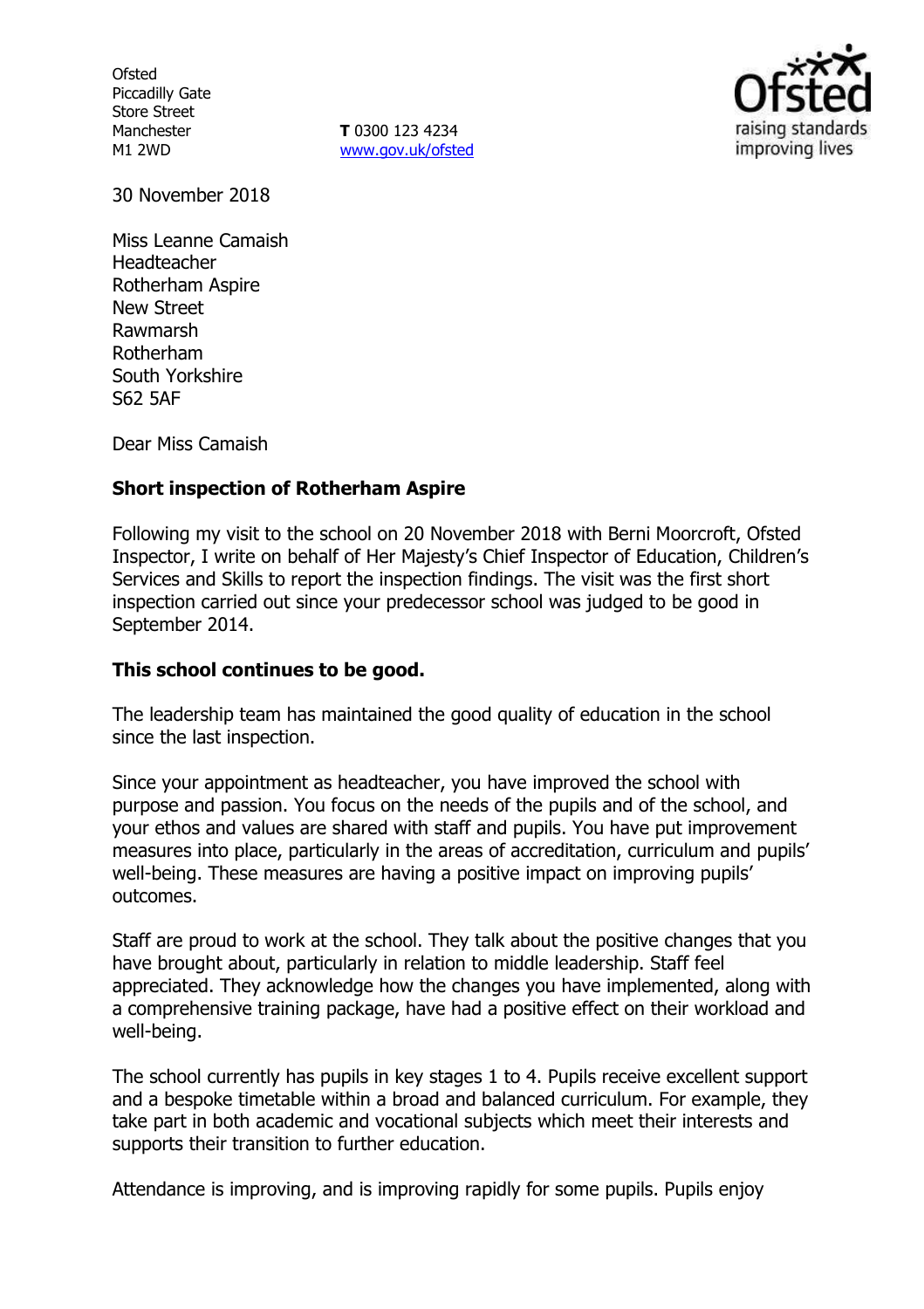

attending school and appreciate the support that they are given. This is seen in their words and actions. For example, they enjoy showing visitors their work and are happy to talk about their journey and future plans. Parents and carers are positive about how their child's attitude has improved since joining the school, with one carer stating that Aspire was her child's 'rock, her safe place'.

Pupils' behaviour throughout the school is good. Staff have clear expectations of pupils' behaviour across all key stages. Pupils are supported and challenged to learn and develop tools to modify their behaviour, such as moving themselves away from difficult situations, using calm spaces and learning to show respect. Teachers use positive praise and rewards successfully in order to encourage this development. Incidents of difficult and challenging behaviour are decreasing because the environment and structures closely meet the needs of the pupils. When disruption does occur, staff deal with it in a calm manner and defuse it quickly so that pupils' learning continues.

The curriculum has a strong focus on personalisation. Teachers plan activities which support pupils' individual well-being and behaviour needs in order to ensure that they are ready for learning. You ensure that classrooms are calm environments, which allow pupils to settle quickly and teachers to establish positive routines for learning.

Since the previous inspection, new systems for monitoring pupils' progress have been implemented. These more robust systems are starting to show an accurate picture of each pupil's skills and knowledge when they join the school. This, in turn, ensures that leaders have a more accurate picture of pupils' progress over time. Leaders acknowledge that this system is not yet fully embedded and is something we agreed needs to continue to develop.

Pupils' transition into further education, training or employment is a strength of the school. The partnership working and the curriculum that are in place ensure that pupils are well prepared for their future lives.

# **Safeguarding is effective.**

All safeguarding arrangements are fit for purpose, training is undertaken by all staff and records are of a high quality. Your team of designated safeguarding leaders work effectively across all sites to support and manage pupils who have complex issues, and they report to the local authority when necessary.

Safeguarding practice across the school is strong. Members of staff have a good awareness of its importance, and they demonstrate a secure understanding of their responsibilities. The designated safeguarding team have a clear and strong knowledge of the issues facing pupils in the wider community. Training is rapidly put in place to ensure that the wider staff team have an awareness and understanding of key issues such as child sexual exploitation.

Pupils have many opportunities to learn how to keep themselves safe. Through the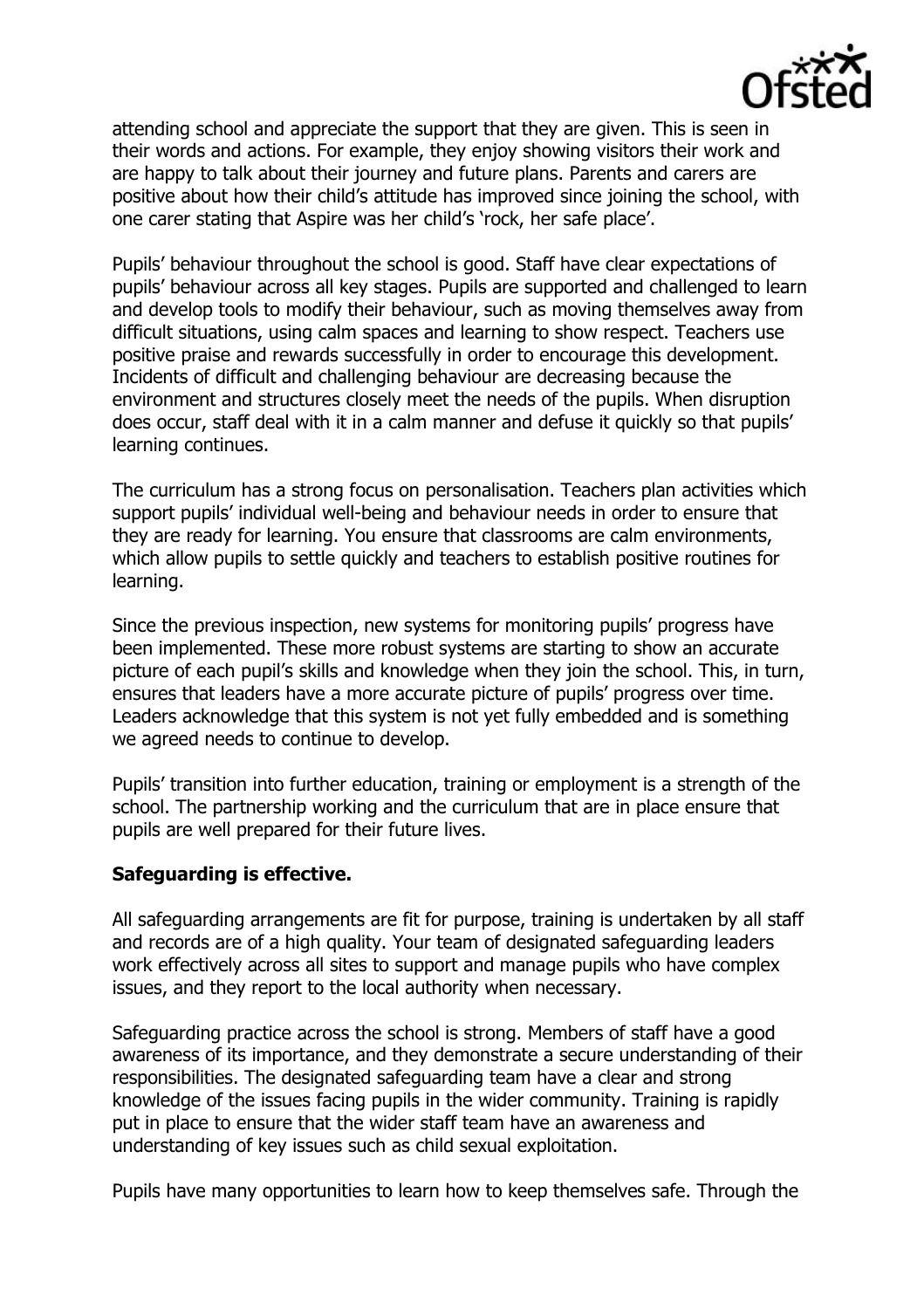

use of topic-based work, displays, focused teaching and one-to-one support, pupils learn about physical and mental health and online safety.

# **Inspection findings**

- During the inspection, we focused on teaching and learning and how this improves the achievement of pupils. Leaders' assessment of teaching is accurate. Support is appropriately provided to develop teaching and learning. Pupils, particularly those in the primary phase, have one-to-one reading and phonics support to address any gaps in their knowledge and skills. This enables pupils to rapidly improve so that transition back to mainstream school is a strong possibility.
- Leaders have recently made changes to the ways in which they collect and record information from assessing pupils' skills and abilities so that they can check pupils' rates of progress over time with greater accuracy. Leaders are now starting to use the information they have already collected to influence their plans for further school improvement. However, we agreed that further work is needed to ensure that this information is robust and accurate and, therefore, a fully reliable indicator of just how much progress pupils are making, and is more precise about what needs to be improved.
- Discussions with pupils during the inspection indicate that they clearly understand the tasks given to them in class and what they need to do in order to be successful. Teachers are aspirational for their pupils and set targets that challenge them. Pupils at Hutton Park have a strong working knowledge of their vocational curriculum. They can explain how this supports their future education and employment plans.
- $\blacksquare$  Highly effective questioning is evident throughout the school. This supports the recall of prior knowledge and allows teachers to build on and progress pupils' learning. Teaching assistants work effectively throughout the school, offering both additional support for individual pupils and small-group work. They are welltrained, confident and competent to deal with the personalised timetables that support each pupil.
- A further focus of our visit was attendance and behaviour. Attendance across both full- and part-time placements is improving. Leaders have introduced robust procedures for tracking and monitoring attendance, which ensures the well-being of pupils. Their work with families to improve the attendance of those pupils who have not been at school for long periods of time before their referral to Aspire is paying off. In some cases, pupils' rates of attendance improve considerably from those at mainstream school. However, leaders acknowledge that further improving attendance of all pupils is still an important area of development. This is particularly the case for those pupils who have been out of education for a period of time before joining Aspire.
- Behaviour across the school is consistently well managed. The introduction of the care team has allowed staff to build positive relationships with pupils, which supports the clear and high expectations for pupils' behaviour. Pupils respond well to these expectations and are proud of their school, their work and their